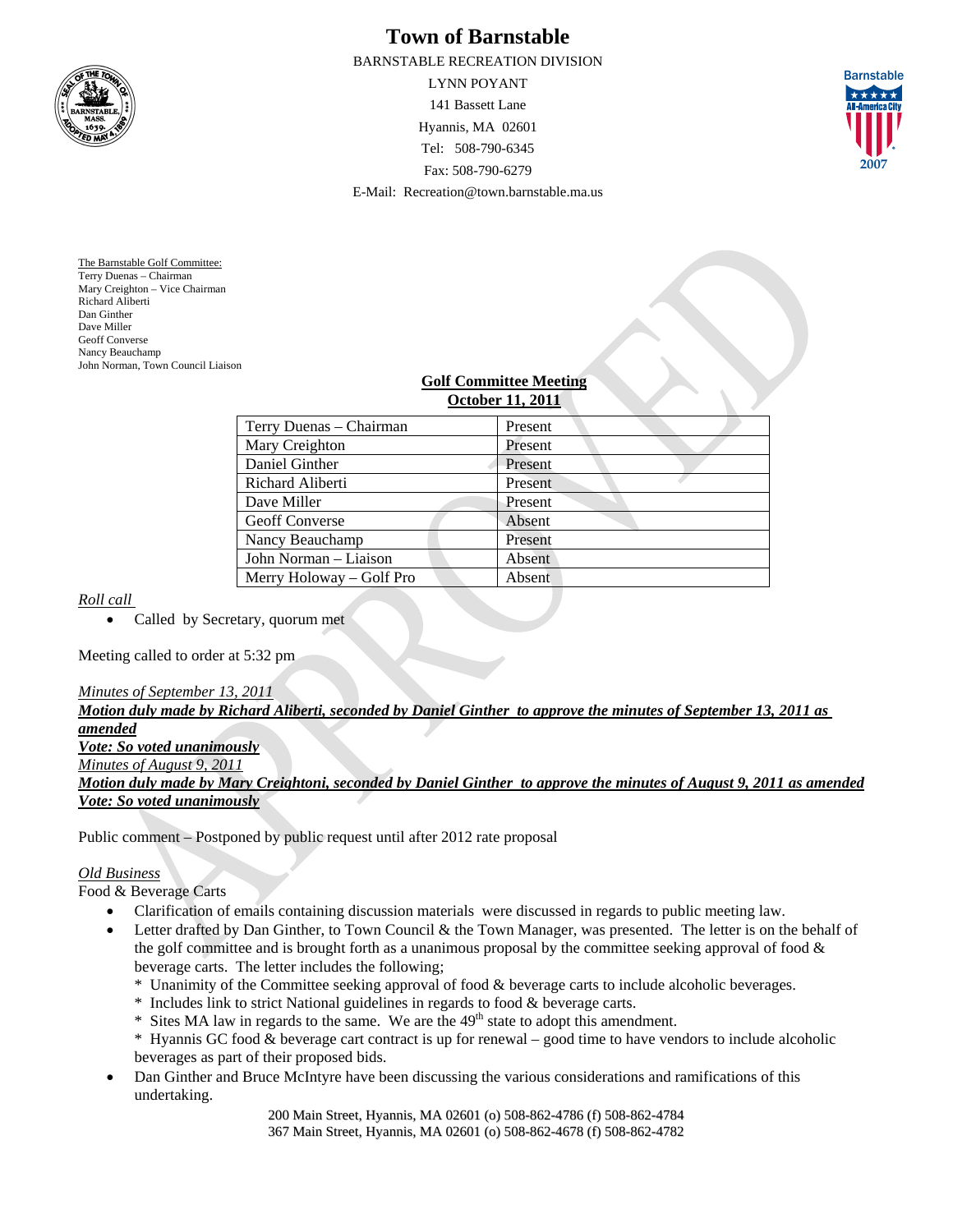- Bruce McIntyre states two vendors have been approached regarding this venture and both are interested.
- Bruce McIntyre also states that this venture is far from fruition however, the interim Town Managere, Tom Lynch is considering all aspects of the food & beverage carts and has appointed an employee from the regulatory department to extensively look into what other towns have done. In the discussion & research stages, nothing formal submitted at this time.
- It is Bruce's belief that if the food & beverage cart is accepted by the town The Town of Barnstable will be hands off of this endeavor. It will be up to the Vendors to procure their own carts.
- Nancy Beauchamp brought up vendor liability and insurance issues. Bruce affirmed that this has been discussed with the vendors.
- *Motion duly made by Dave Miller, seconded by Nancy Beauchamp to accept Dan Ginther's letter to procure food & beverage carts to include alcoholic beverages. Accepted letter to be sent to the Interim Town Manager on behalf of the entire committee as a formal proposal of the same.*
- *Vote: So voted unanimously*

### Marketing Committee

- Bruce McIntyre stating the Ads are a work in progress. Have been changed again to include the current specials. Was originally trying to cover all our bases but has been paired back a bit.
- Bruce McIntyre reporting on specials; \$49 Monday Thursday special at Hyannis GC has been well received by the public. New first time membership drive has yielded 16 new members (50/50 resident - nonresident.)

#### Brick Project

- Dan Ginther reporting 33 bricks purchased and another 3in mail/emails regarding the same.
- Ready to start. Getting palette of bricks delivered later this week. The design to be decided at this time.
- Using the walkway down to the putting green. Actual design to be worked on by Dan & Chris at the time of delivery.

Proposed Rate Discussion for 2012 - Presented by Bruce McIntyre

- Proposed rates have been shared with Lynne Poyant verbally but the formal proposal has not been submitted at this time.
- Consensus of the golf courses was that it is not a good idea, in this economy, to raise rates. Made adjustments according to the rates of our competitors on in t he geographic area.
- Tried to come up with numbers that would equate with the same budget we are operating on now. The courses felt that Ad specials were a better way to go to increase revenue than increasing the rates in this economy.
- Discussion on Junior memberships; ours are more expensive than others but were looking at what other sports and activities cost for Juniors. Due to this our rates are a bargain.
- Proposed increases: Greens fees \$5 increase during prime time months. Mid afternoon hour rates are changed from 1-3 to 1-4. Added active military discount 10% off fees and services. Twilight \$30 both courses and would start at 3 instead of 4. Golf pro \$5 increase for ½ hour lesson.
- These proposed rates will keep us at a status quo with the current budget.
- Considerations and concerns raised by the committee include; allowance for course upgrades and equipment repairs and replacement, even on great months are we achieving our numbers? Are we setting the monthly and annual goals too high to be achieved?
- Further discussion; Terry Duenas stated that we have to set the budget high as we can only spend to the cap of the budget. Bruce remarked that we also have to live within our means – Where could we cut? – We can decrease the budget but would also have to decrease expenses.
- Looking into restructuring and eliminating positions / fine tuning, seasonal business can we get by with less people? Old Barnstable will be closed for the winter.
- Dan Ginther commented that as an economic trend pretty much all courses are down revenue. Discussion on nonpass holders getting a weekly rate , replay rates to generate additional income and fill the courses, driving range fees; discussion on adding a mini bucket for \$3. Bruce stated small buckets researched and Merry Holoway adamant on not doing it. It was also proposed having a flat group rate for the range. Greens fees of \$30 at Hyannis GC and \$50 at Olde Barnstable GC were discussed and determined to be average.
- This years course upgrades were seen in a favorable light by the committee. Based on the proposed rates and budget numbers (based on this years budget) any further upgrades may be slow and on a month to month , case by case basis. No frills budget.

200 Main Street, Hyannis, MA 02601 (o) 508-862-4786 (f) 508-862-4784 367 Main Street, Hyannis, MA 02601 (o) 508-862-4678 (f) 508-862-4782